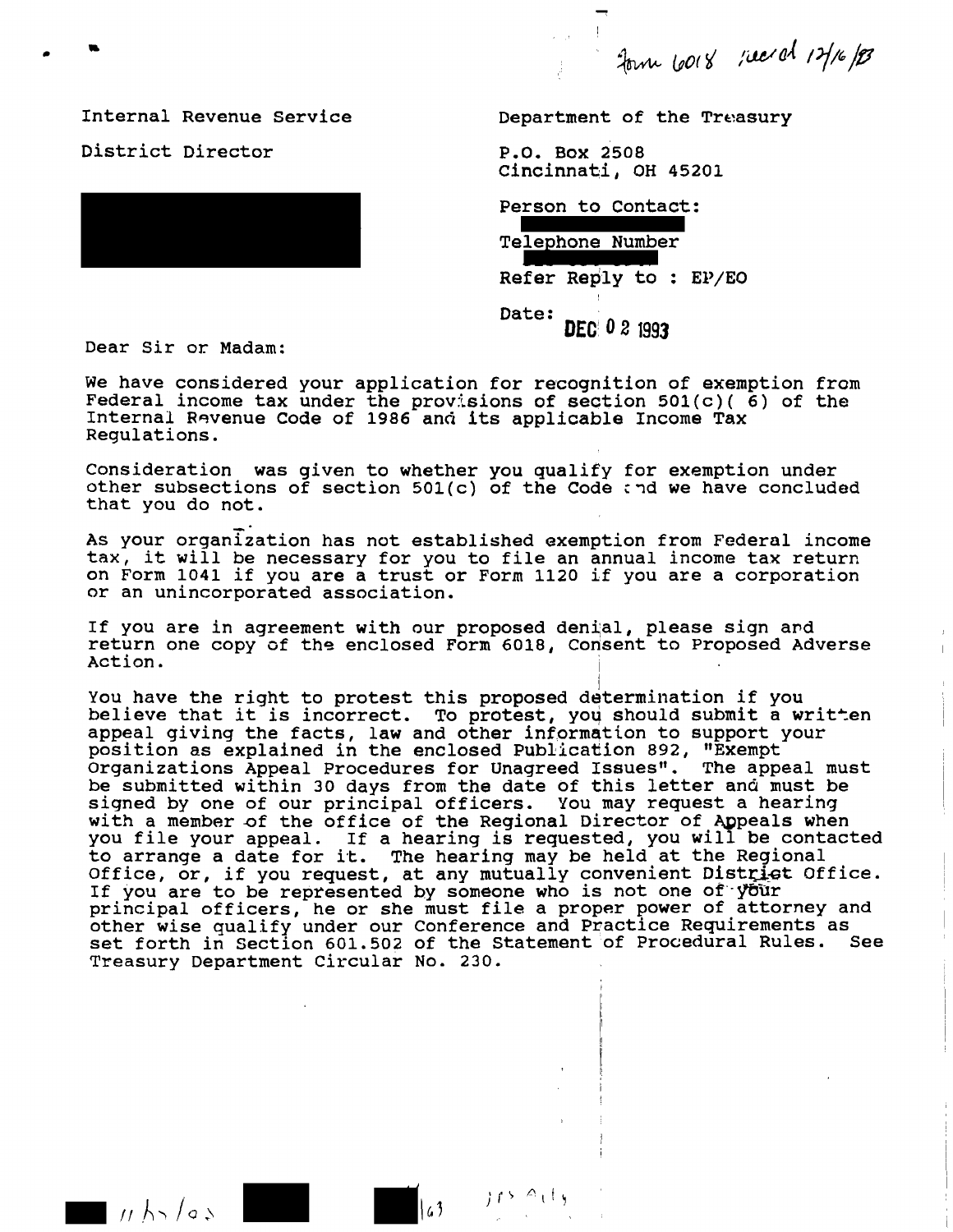If we do not hear from you within the time specified, this will become our final determination.



 $\frac{1}{2}$ 

Enclosures: 3

 $\mathbf{r}$ 

 $\pmb{\epsilon}$ 

 $-2-$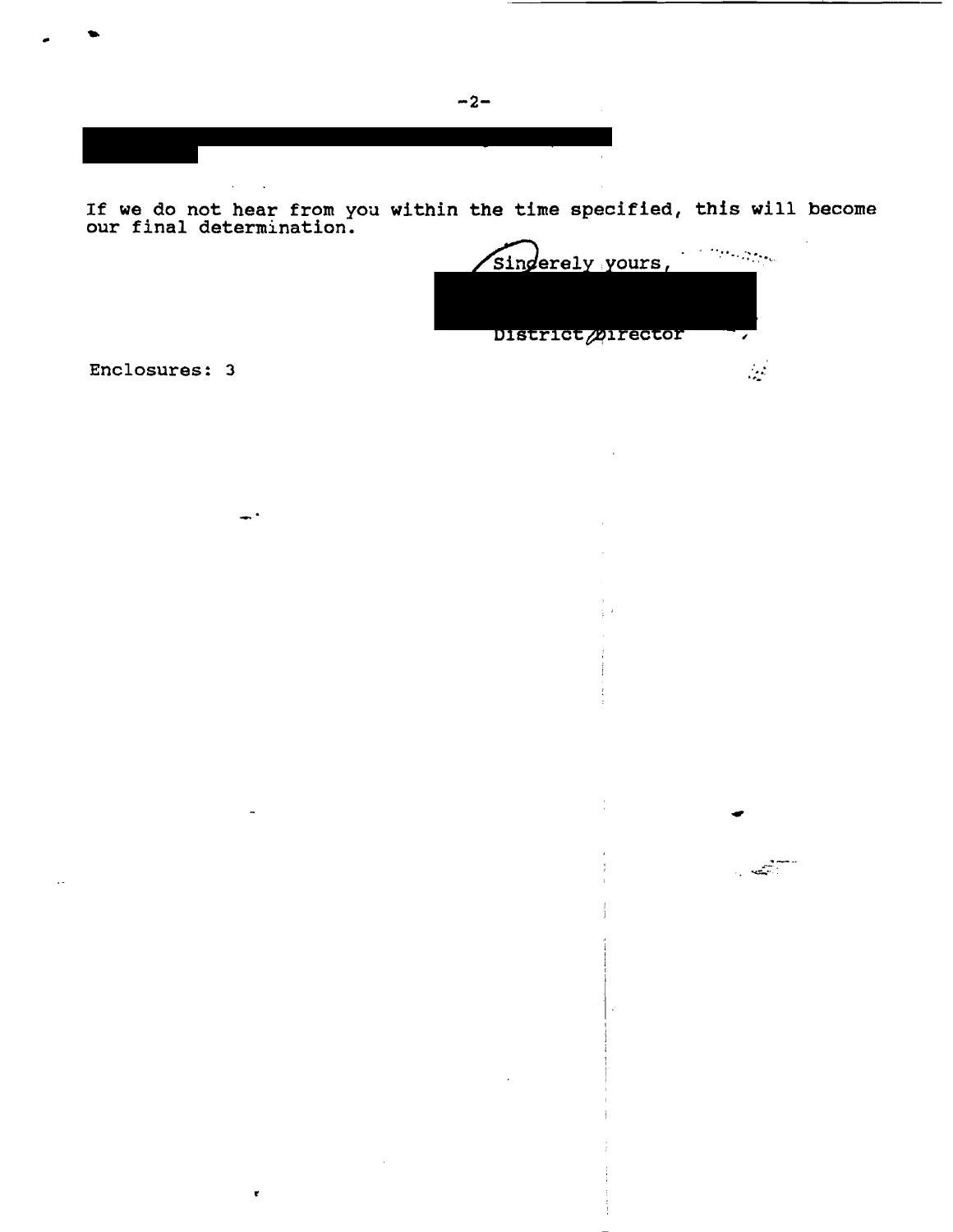Enclosure I

page  $\mathbf{1}$ 

The organization was incorporated as a not for profit organization in the State of  $\circ$ n I. It has applied to the Internal Revenue Service, requesting exemption under section 501(c)(6) of the Internal Revenue Code.

The corporation was organized to transact any or all lawful business for which corporations can be incorporated under the Non-Profit Corporation Act, and to exercise any and all powers that non-profit corporations may now or hereafter exercise under the Non-Profit Corporation Act.

Membership in the organization is open to each duly franchised dealer within the geographical area encompassed by the **Larea** Each member acknowledges of dominant influence as defined by and reaffirms his obligation to participate in the advertising budget as set forth in the Bylaws of the organization.

The sole activity of the organization is to collect membership dues which are placed into a pool to be used to purchase advertising on local television, or other forms of mass media. The advertising is intended to benefit individual dealers.

The organization lists revenues for the period of  $\blacksquare$ , through , of \$ \, in membership fees. The organization lists \$ for the same period in investment income. The organization projects annual income for calendar years | and of In membership fees. It does not project any investment \$I income for these periods.

The organization shows expenses of \$ 7.000 for the period of . These expenses are attributable to , through. activities which are related to the organization's exempt function, which is advertising. The organization also shows other expenses of for the same period. The organization projects expenses SI attributable to activities related to the organization's exempt function-advertising for members-for calendar years  $\blacksquare$  and  $\blacksquare$  $\blacksquare$  of and \$ (1), respectively. It also estimates other  $S$ expenses of \$ for calendar years and .

Section 501(c)(6) of the Internal Revenue Code allows for exemption from Federal income tax organizations similar to business leagues, chambers of commerce, real estate boards, boards of trade, or professional football leagues (whether or not administering a pension plan for professional football players), not organized for profit and no part of the net earnings of which inures to the benefit of any private shareholder or individual.